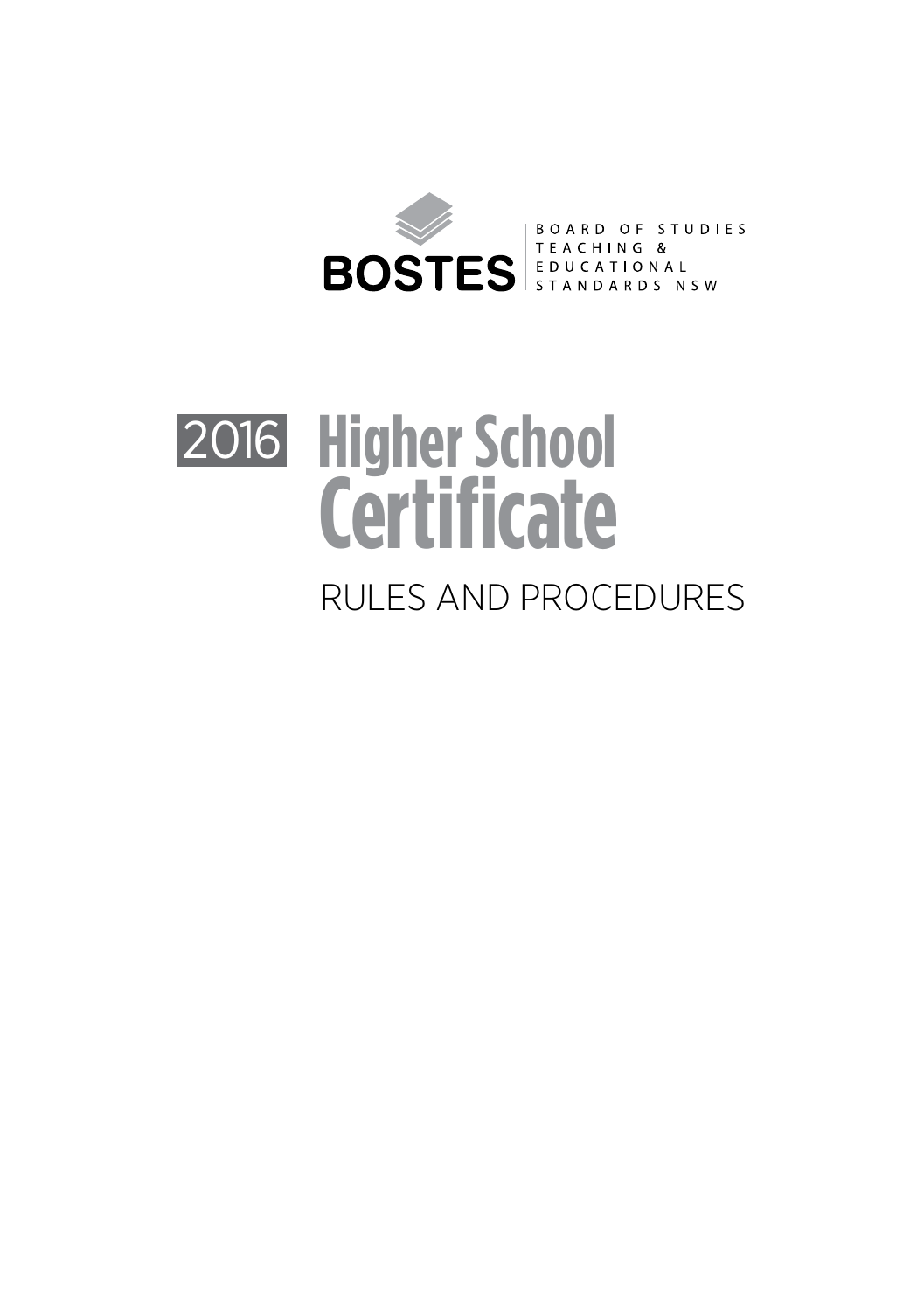© Board of Studies, Teaching and Educational Standards NSW 2015 Published by<br>Board of Studies, Teaching and Educational Standards NSW

GPO Box 5300 Sydney NSW 2001<br>Australia

Tel: (02) 9367 8111

November 2015

Cover image (modified for cover): Holly Wadsworth, Epitaph, Printmaking, Ascham School, 2014 HSC Visual Arts student

DSSP-26054

## **Contents**

| 6.1 Principal's certification of completion of course requirements  14 |  |
|------------------------------------------------------------------------|--|
|                                                                        |  |
|                                                                        |  |
|                                                                        |  |
|                                                                        |  |
|                                                                        |  |
|                                                                        |  |
|                                                                        |  |
|                                                                        |  |
|                                                                        |  |
|                                                                        |  |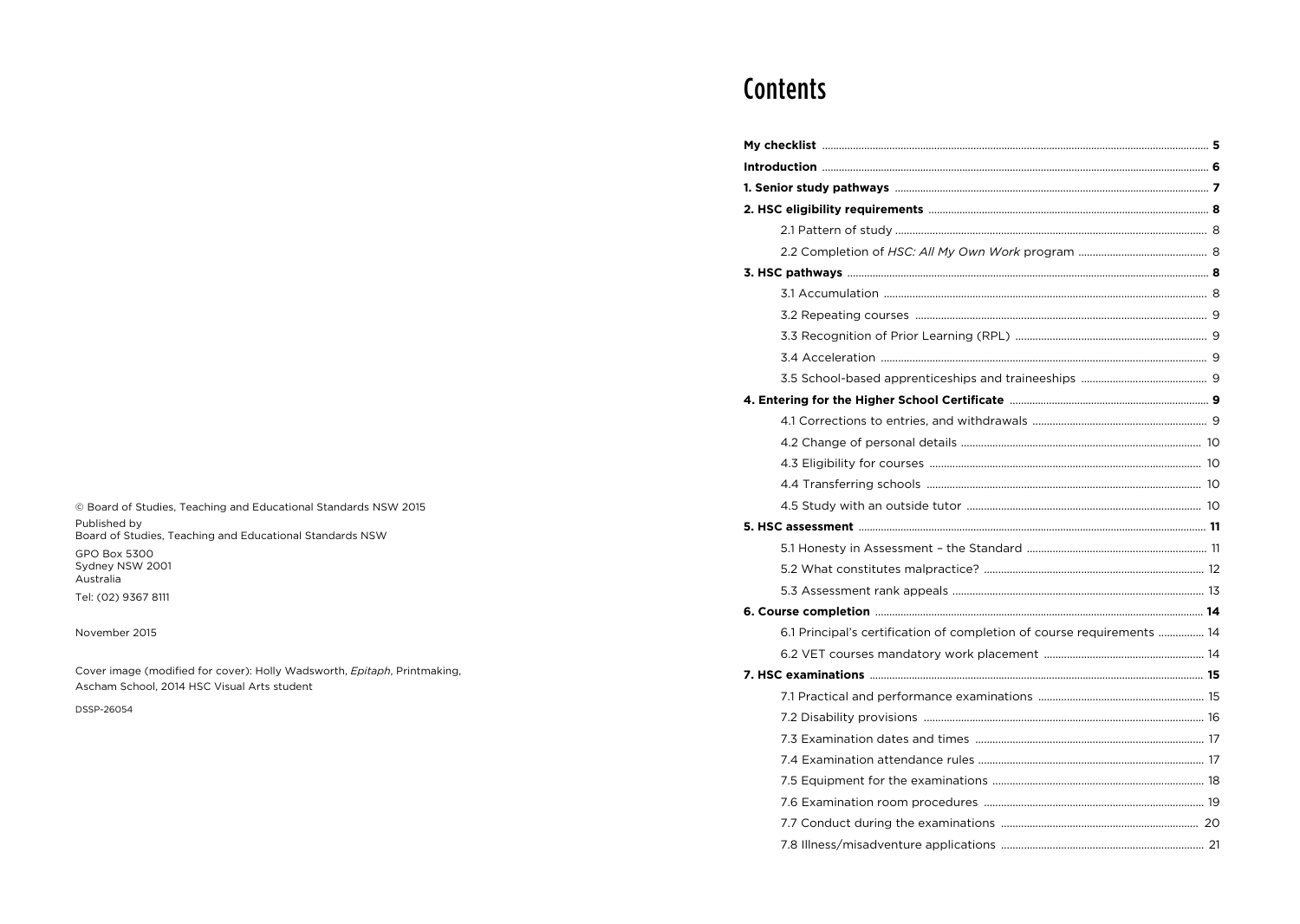## Contents (cont.)

## List of abbreviations

| AQF         | <b>Australian Qualifications Framework</b>                      |
|-------------|-----------------------------------------------------------------|
| <b>ATAR</b> | Australian Tertiary Admission Rank                              |
|             | BOSTES Board of Studies, Teaching and Educational Standards NSW |
| <b>HSC</b>  | <b>Higher School Certificate</b>                                |
| <b>PIP</b>  | Personal Interest Project                                       |
| RoSA        | Record of School Achievement                                    |
| <b>RPL</b>  | Recognition of Prior Learning                                   |
| RTO.        | Registered Training Organisation                                |
| <b>TAFE</b> | <b>Technical and Further Education</b>                          |
| <b>UAC</b>  | Universities Admissions Centre                                  |
| VET         | Vocational Education and Training                               |
|             |                                                                 |

|                   | <b>Early in Year 12</b>                                                                                                                                                                                              |
|-------------------|----------------------------------------------------------------------------------------------------------------------------------------------------------------------------------------------------------------------|
|                   | Read each section of this booklet                                                                                                                                                                                    |
|                   | Check and sign my Confirmation of Entry, noting in particular:                                                                                                                                                       |
|                   | all my personal details are correct<br>my courses are correct, including any VET exams<br>my eligibility for the Higher School Certificate and ATAR<br>(if appropriate)<br>the conditions in the Student Declaration |
|                   | Discuss my eligibility for disability provisions with my school                                                                                                                                                      |
|                   | Log in to my Students Online account and:                                                                                                                                                                            |
|                   | update my PIN                                                                                                                                                                                                        |
|                   | ensure my postal address, email address and mobile<br>number are correct                                                                                                                                             |
|                   | register to receive my results by SMS in December                                                                                                                                                                    |
|                   |                                                                                                                                                                                                                      |
| Term <sub>2</sub> |                                                                                                                                                                                                                      |
|                   | View my personal HSC exam timetable in my Students<br>Online account                                                                                                                                                 |
|                   | Check that all my examinations appear, including practical<br>and VET examinations                                                                                                                                   |
| Term 3            |                                                                                                                                                                                                                      |
|                   | Check due dates for my projects and performance<br>examinations (if any)                                                                                                                                             |
|                   | Submit projects on due date (if any)                                                                                                                                                                                 |
|                   | Attend performance and oral examinations (if any)                                                                                                                                                                    |
| Term 4            |                                                                                                                                                                                                                      |
|                   | Check my examination timetable and the equipment I need                                                                                                                                                              |
|                   | Attend every examination and make a serious attempt                                                                                                                                                                  |
|                   | Submit an illness/misadventure application (if necessary)                                                                                                                                                            |
|                   | Check my assessment ranks in Students Online<br>(available after last exam)                                                                                                                                          |
|                   | Ensure I know my Student Number and PIN to retrieve                                                                                                                                                                  |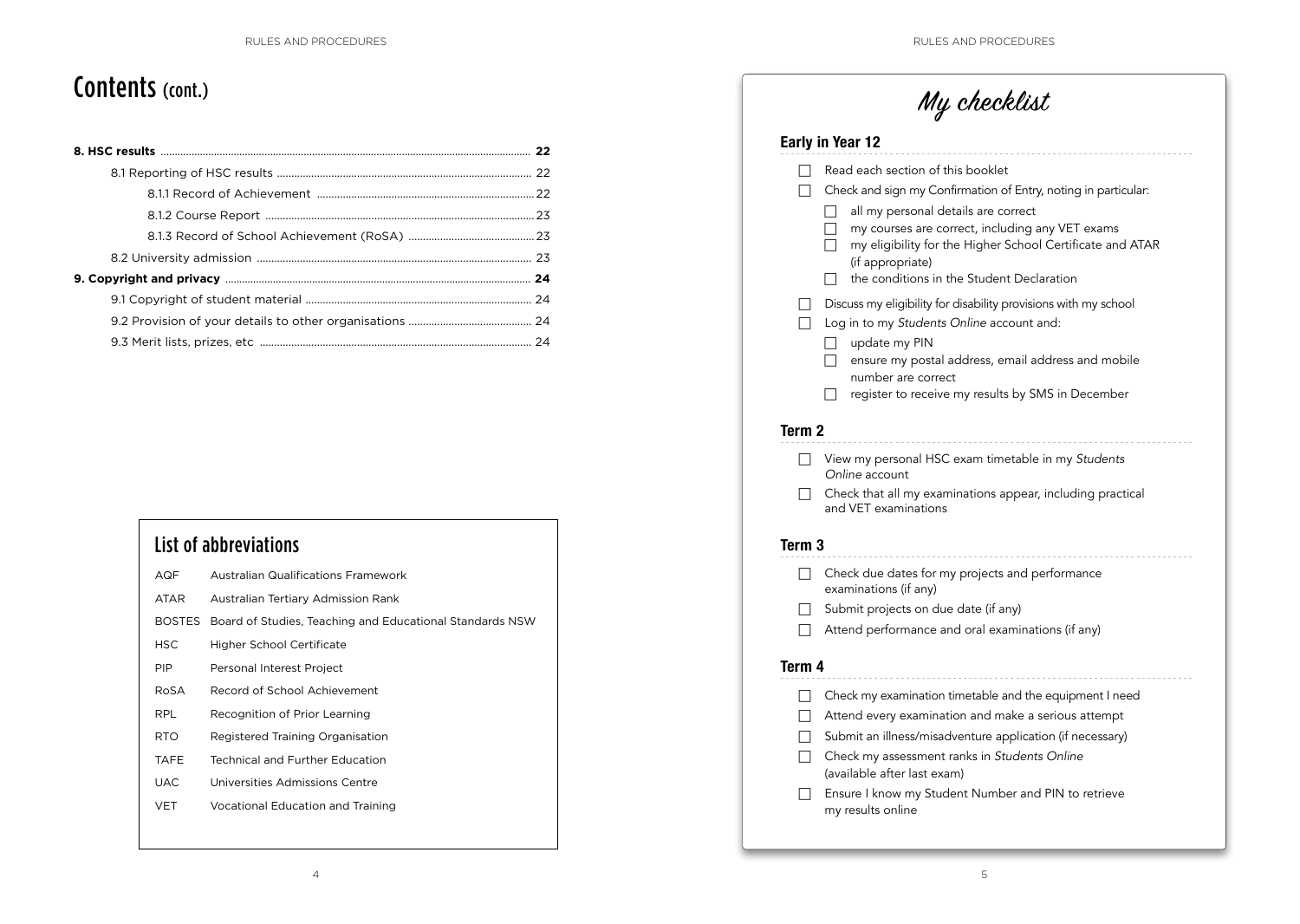## Introduction

The *Higher School Certificate Rules and Procedures* guide must be read by all students entered for an HSC course. In signing your Confirmation of Entry (see section 4, 'Entering for the Higher School Certificate'), you are certifying that you have read this guide.

*The Education Act 1990* (NSW) governs the award of the Higher School Certificate. The Board of Studies, Teaching and Educational Standards NSW (BOSTES), under this Act, grants certificates to students who comply with the Act and the BOSTES requirements.

The main rules and requirements for the Higher School Certificate are set out in this guide. Students can obtain more detailed explanations of the rules and requirements by referring to the Assessment Certification Examination website (ace.bos.nsw.edu.au).

#### website (ace.bos.nsw.edu.au).

#### Students Online

The *Students Online* website (studentsonline.bos.nsw.edu.au) is an important channel of communication between you and BOSTES. *Students Online* features information and advice to assist you throughout your HSC study, and has a personal account area for each student. Log in with your Student Number and PIN to access your account and see your personal study details such as your examination timetable, assessment ranks, Years 10 and 11 grades, and HSC results.

If you have not already used *Students Online* to see your Year 10 and Year 11 grades, ask your school to submit your email address to BOSTES. You will then be able to activate your account.

## 1. Senior study pathways

When you leave school you take with you a record of your achievement. For secondary school students this culminates in the Higher School Certificate; however, your achievements begin to accumulate from Year 10.

Your participation and achievement in Years 10 and 11 have been documented in the form of grades awarded to you and recorded by BOSTES.

If you decide to leave school before receiving your Higher School Certificate, you may be eligible to receive a Record of School Achievement (RoSA). The RoSA will report your Year 10 and 11 courses and grades, and will also reflect any participation in HSC courses. Students must meet certain criteria to be eligible for a RoSA.

All students are able to retrieve an eRecord of their grades at any time through their *Students Online* account.

Students leaving school before receiving their Higher School Certificate are also able to sit for optional online Literacy and Numeracy tests.

If you are thinking about leaving school before receiving your Higher School Certificate, talk to your teachers about the RoSA, and/or sitting for the Literacy and Numeracy tests.

The diagram below shows the credentials and records available to eligible students throughout the course of their senior studies.

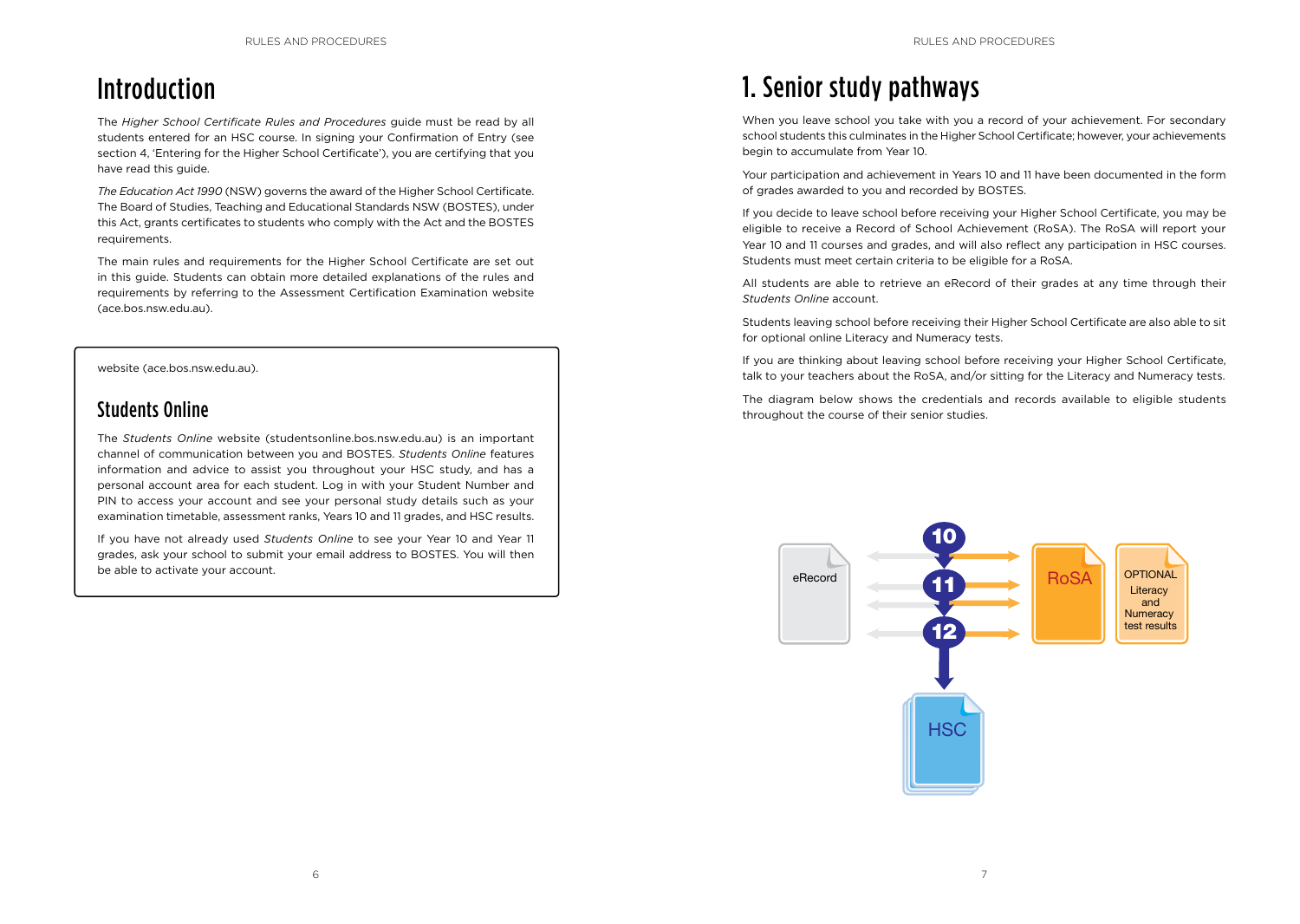## 2. HSC eligibility requirements

To be eligible for the award of the Higher School Certificate, you must have:

- (i) satisfactorily completed Stage 5 requirements or gained other qualifications that BOSTES considers satisfactory
- (ii) attended a government school, an accredited non-government school, a school outside NSW recognised by BOSTES, or a TAFE college
- (iii) satisfactorily completed courses that comprise the pattern of study required by BOSTES for the award of the Higher School Certificate
- (iv) sat for and made a serious attempt at the required HSC examinations.

### 2.1 Pattern of study

To qualify for the Higher School Certificate, you must satisfactorily complete a Preliminary pattern of study comprising at least 12 units and an HSC pattern of study comprising at least 10 units. Both patterns must include:

- at least 6 units of Board Developed Courses
- at least 2 units of a Board Developed Course in English\*
- at least three courses of 2-unit value or greater (either Board Developed or Board Endorsed Courses)
- at least four subjects.

\* Satisfactory completion of English Studies fulfils English requirements and counts towards the six units of Board Developed Courses required for the award of the Higher School Certificate. English Studies does not meet the UAC requirement of two units of English for the calculation of an ATAR.

## 2.2 Completion of *HSC: All My Own Work* program

All students (except those entered only for Stage 6 Life Skills courses) are required to have satisfactorily completed *HSC: All My Own Work* or its equivalent before any Preliminary or HSC course entries can be submitted.

## 3. HSC pathways

Most students study for the Higher School Certificate over two years during Years 11 and 12. However, HSC pathways offer a more flexible program if you wish to combine your studies with employment or other commitments, such as family care or elite sporting or cultural pursuits.

## 3.1 Accumulation

You can take up to five years to complete your HSC studies. The five-year period starts in the first year you complete an HSC course. At the end of the five-year period you need to have met all of the HSC requirements.

## 3.2 Repeating courses

You can repeat one or more HSC courses, but it must be within the five-year accumulation period. Results of all attempts will appear on your Record of Achievement. In calculating your ATAR, UAC will use the marks from your most recent attempt. There is no penalty for repeating a course.

### 3.3 Recognition of Prior Learning (RPL)

You may be granted credit transfer – that is, be able to count courses studied in educational institutions, such as TAFE, towards your Higher School Certificate. You may also be granted recognition of prior learning – that is, be exempted from some components of courses if you can show you have met the necessary outcomes in another way, eg through interstate study. RPL may be granted for a Preliminary course, part of a Preliminary course or part of an HSC course.

### 3.4 Acceleration

If you accelerate in a course, you usually sit for the HSC examination for that course at the end of Year 11 and accumulate your results.

### 3.5 School-based apprenticeships and traineeships

You can combine HSC study with a part-time apprenticeship or traineeship. These combine paid work and training, lead to a recognised AQF VET credential and count towards your Higher School Certificate.

## 4. Entering for the Higher School Certificate

You must be entered with BOSTES for all courses you are attempting in the current year, including those courses approved by your principal to be studied outside the school or college. This includes Vocational Education and Training (VET) courses and entries for HSC VET examinations. You will receive a Confirmation of Entry showing your personal details, courses entered and whether or not you are eligible to receive a Higher School Certificate. You must sign the declaration printed on the Confirmation of Entry and return it to your school. Once your details are entered, BOSTES will update your *Students Online*  account. You will be able to log in and check your personal and enrolment details. You will also receive messages from BOSTES, including, for example, the status of any disability provisions applications.

### 4.1 Corrections to entries, and withdrawals

(i) You must check your Confirmation of Entry and notify your school of any changes as soon as possible but no later than the end of Term 2.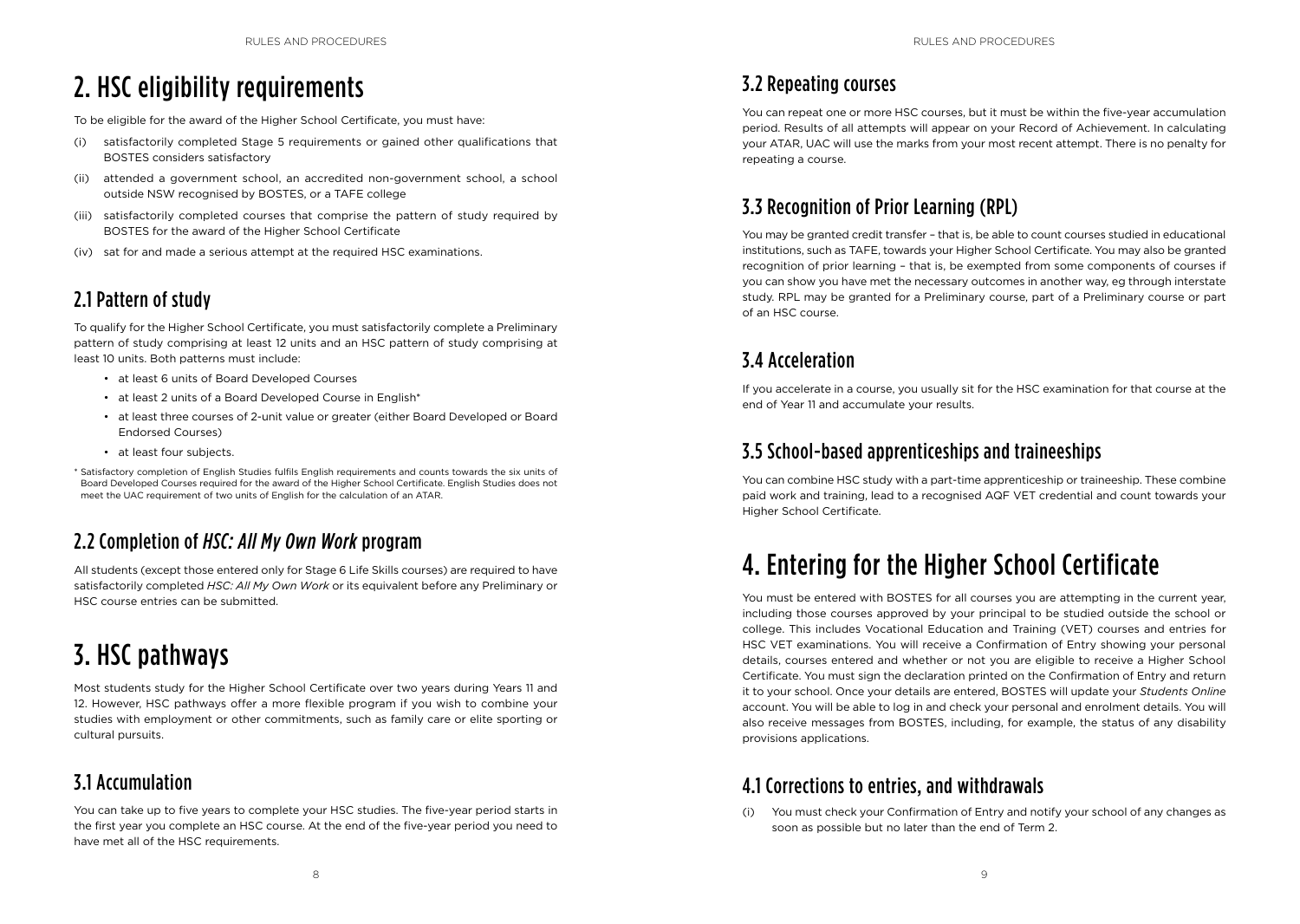- (ii) A new Confirmation of Entry will be issued if any changes to your entry are made. You must sign this and return it to the school.
- (iii) The only change to entries allowed after Term 2 is withdrawal from a course (including an Extension course).

### 4.2 Change of personal details

If your personal details change from those provided to BOSTES on your Confirmation of Entry, you must advise your school to inform BOSTES as soon as possible. BOSTES needs your current postal address, email address and mobile number to send you important information such as advice of dates and venues for practical and Languages oral examinations, HSC results and nomination letters for HSC showcase events.

You can also change your personal details and address in your *Students Online* account.

If you are requesting an ATAR, you must also update your address with UAC.

#### 4.3 Eligibility for courses

There are specific eligibility rules for:

- all Beginners Languages courses
- Continuers Languages courses in languages where there are also Heritage or Background Speakers courses
- all Heritage Languages courses
- English (ESL).

Certain rules and prerequisites also apply to the study of other courses.

It is your responsibility to ensure that you are eligible to undertake the courses for which you are entered. You could jeopardise your Higher School Certificate if you enrol in a course for which you are not eligible.

#### 4.4 Transferring schools

If you transfer from one school to another after entering for the Higher School Certificate, you must ensure that your new school has informed BOSTES. You will receive a new Confirmation of Entry, which you must sign and return to your school.

### 4.5 Study with an outside tutor

Your principal may give approval for you to study a course with an outside tutor provided that certain conditions are met. In particular, outside tutors must follow the syllabus and provide assessment marks in accordance with syllabus guidelines. These assessment marks may only be used in the case of an upheld illness/misadventure application (see section 7.8, 'Illness/misadventure applications'). Your result in such courses will be reported only as an examination mark and an HSC mark on your Record of Achievement.

## 5. HSC assessment

For most Board Developed Courses, school-based assessment throughout the HSC course contributes 50% of your HSC mark. This is reported on your Record of Achievement.

For each course, schools prepare and administer an assessment program in accordance with the syllabus. The components of the course to be assessed and their weightings can be found in the Assessment and Reporting document for the syllabuses on the BOSTES website. The timing and weighting of tasks are determined by the school.

Assessment tasks are designed to measure knowledge, skills and understanding in relation to a wide range of outcomes. Tasks may include tests, written assignments, practical activities, fieldwork and projects.

When you begin your HSC course, your school will provide you with details of your assessment tasks, including weightings and due dates.

All work presented in an assessment task must be your own. Malpractice, including plagiarism, could lead to you receiving zero marks (see section 5.1, 'Honesty in Assessment – the Standard' and section 5.2, 'What constitutes malpractice?').

At the conclusion of the HSC assessment program, your school will submit a school-based assessment mark to BOSTES for each of your courses, based on your performance in the tasks in your school's assessment program. The assessment mark submitted by your school is adjusted (moderated) by BOSTES to produce the assessment mark that appears on your results (see section 8, 'HSC results'). The purpose of moderation is to place the assessment marks awarded by all schools in each course on the same scale. The school group's assessment marks are adjusted based on the performance of the group in the HSC examination. The rank order of students as submitted by the school is not changed.

If you studied a course at an institution outside your home school, the assessment mark is provided by the outside institution.

No assessment mark is reported for VET courses or courses studied with an outside tutor.

### 5.1 Honesty in Assessment – the Standard

The following standard sets out the requirements concerning students submitting their own work in HSC assessment. Candidates for the Higher School Certificate, as well as their teachers and others who may guide them, are required to comply with the standard.

The honesty of students in completing assessment tasks, examinations and submitted works, and of teachers and others in guiding students, underpins the integrity of the Higher School Certificate. Throughout the assessment process, the highest level of honesty is required.

Each student's mark will be determined by the quality of the work produced by the student only. Any component of a student's work that has been written, created or developed by others must be acknowledged in accordance with BOSTES subject-specific documentation. Use or inclusion of material from other sources, such as books, journals and electronic sources, including the internet, must be acknowledged. General teaching and learning do not require formal acknowledgement.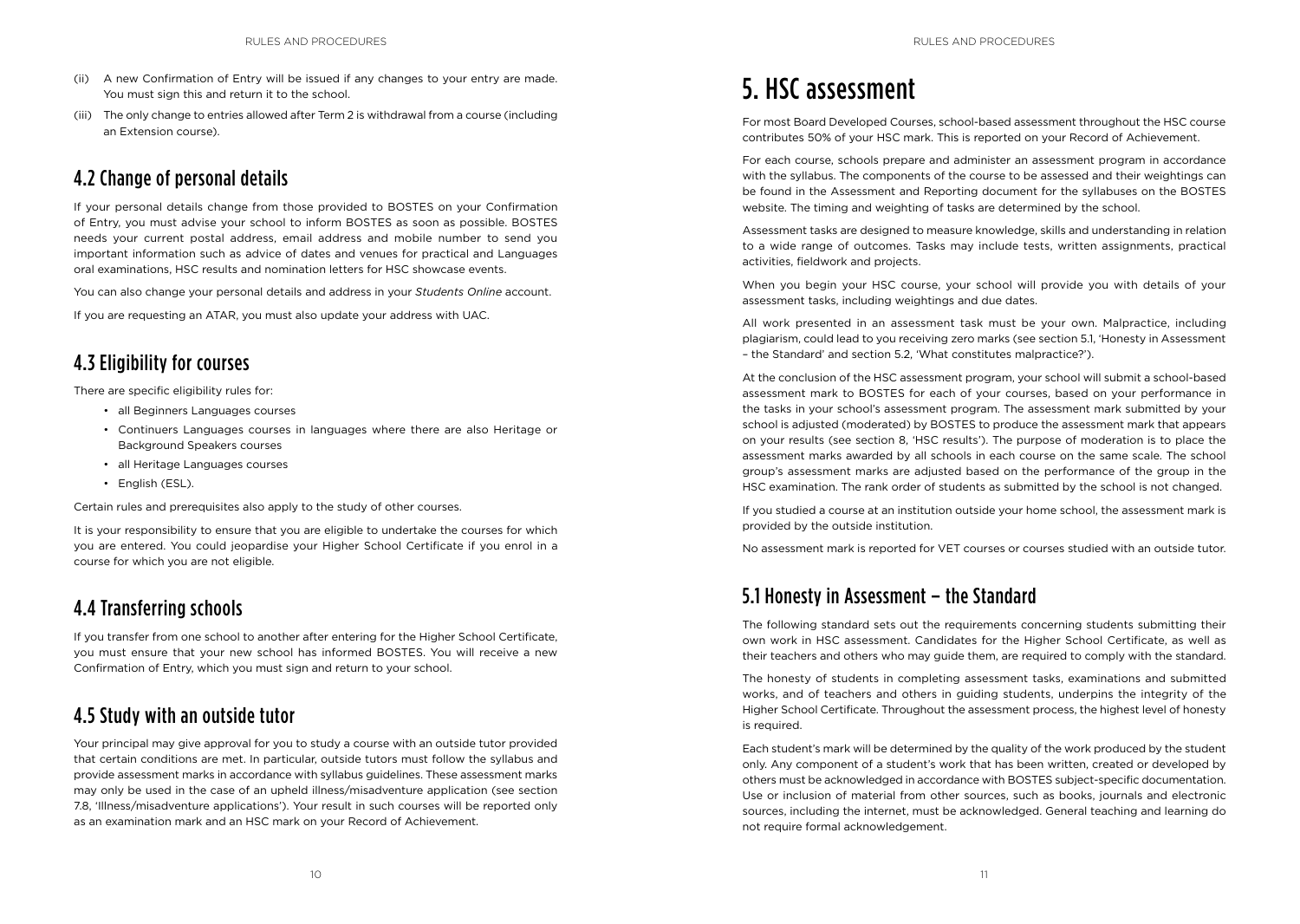Dishonest behaviour carried out for the purpose of gaining unfair advantage in the assessment process constitutes malpractice, or cheating. Malpractice in any form, including plagiarism, is unacceptable. BOSTES treats allegations of malpractice very seriously and detected malpractice will limit a student's marks and jeopardise their Higher School Certificate. Should malpractice be suspected, students will be required to demonstrate that all unacknowledged work is entirely their own. Serious and deliberate acts of malpractice amount to corrupt conduct and, where appropriate, BOSTES will report matters to the Independent Commission Against Corruption.

These requirements should be read in conjunction with BOSTES syllabuses and policies in related areas such as malpractice and satisfactory completion of a course. Details can be found on the BOSTES website.

#### 5.2 What constitutes malpractice?

All work presented in assessment tasks and HSC examinations (including submitted works and practical examinations) must be your own or must be acknowledged appropriately. Malpractice, including plagiarism, could lead to you receiving zero marks for the task or examination, and will jeopardise your HSC results.

Malpractice is any activity that allows you to gain an unfair advantage over other students. It includes, but is not limited to:

- copying someone else's work in part or in whole, and presenting it as your own
- using material directly from books, journals, CDs or the internet without reference to the source
- building on the ideas of another person without reference to the source
- buying, stealing or borrowing another person's work and presenting it as your own
- submitting work that another person, such as a parent, coach or subject expert, has contributed to substantially
- using words, ideas, designs or the work of others in practical and performance tasks without appropriate acknowledgement
- paying someone to write or prepare material
- breaching school examination rules
- cheating in an HSC examination
- using non-approved aids during an assessment task
- contriving false explanations to explain work not handed in by the due date
- assisting another student to engage in malpractice.

Students may be asked to provide evidence that all unacknowledged work is entirely their own. Such evidence might include, but is not limited to, the student:

- providing evidence of and explaining the process of their work, which might include diaries, journals or notes, working plans or sketches, and progressive drafts to show the development of their ideas
- answering questions regarding the assessment task, examination or submitted work under investigation, to demonstrate their knowledge, understanding and skills.

#### 5.3 Assessment rank appeals

- (i) After the final HSC examination, you can obtain your rank order for assessment in each course via your *Students Online* account. If you feel that your placement in any course is not correct, you should talk to your teacher immediately. If you are still not satisfied that the ranking is correct, you may apply to your principal for a review.
- (ii) There is no provision for a review of the marks you received for individual assessment tasks. Reviews are limited to the assessment process. The only matters that the school will consider are whether or not:
	- (a) the weightings specified by the school in its assessment program conform with the BOSTES requirements as detailed in the relevant syllabus
	- (b) the procedures used by the school for determining the final assessment mark comply with its stated assessment program
	- (c) computational or other clerical errors have been made in the determination of the assessment mark.
- (iii) If you wish to apply for a review, you must do so by the date specified by BOSTES. The school will advise you of the outcome of its review, and will advise BOSTES of any changes to assessment marks.
- (iv) If you are dissatisfied with the outcome of the school review, you may advise your principal that you wish an appeal to be sent to BOSTES. You cannot appeal against the marks awarded for individual assessment tasks. BOSTES will consider only whether:
	- (a) the school review process was adequate for determining items (a), (b) and (c) above
	- (b) the conduct of the review was proper in all respects.
- (v) BOSTES will not revise the assessment marks or rank order. If the appeal is upheld, BOSTES will direct the school to carry out a further review. Further details about reviews and appeals are on the assessment appeal form, which can be obtained from your school. Appeals to BOSTES must be lodged at the school by the date on the form. No extension will be considered.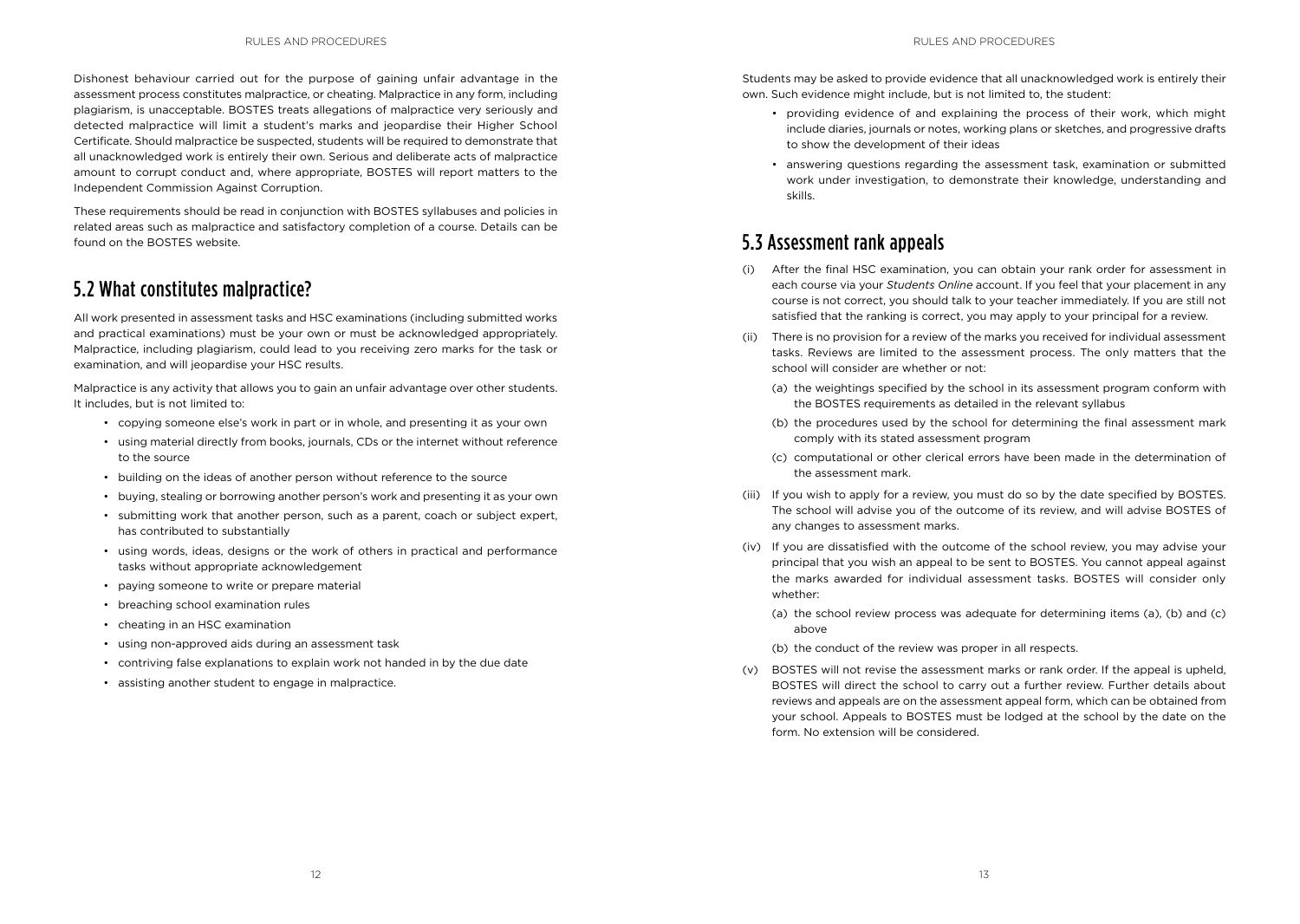## 6. Course completion

#### 6.1 Principal's certification of completion of course requirements

- (i) You will be considered to have satisfactorily completed a course if, in your principal's view, there is sufficient evidence that you have met the following course completion criteria:
	- (a) followed the course developed or endorsed by BOSTES
	- (b) applied yourself with diligence and sustained effort to the set tasks and experiences provided in the course by the school
	- (c) achieved some or all of the course outcomes.
- (ii) For courses where school assessment marks are submitted, students must make a genuine attempt at assessment tasks that total more than 50% of the available school assessment marks for that course.
- (iii) If your principal determines that you are in danger of not meeting the above course completion criteria, you will be given written warning in sufficient time to correct any problems regarding your satisfactory completion of course requirements.
- (iv) If your principal determines that you have not met the above criteria for satisfactory completion of a course, the school will inform BOSTES and will inform you in writing.
- (v) You have the right to appeal to the school against this determination. If unsuccessful, you may appeal to BOSTES. Your principal will advise you of this right and explain the appeal process.
- (vi) If you do not satisfactorily complete a course, you will receive no results in that course, the course will not appear on your BOSTES record, and the course will not count towards your pattern of study for the award of a Higher School Certificate.

## 6.2 VET courses mandatory work placement

Work placement is a mandatory HSC requirement of most VET Industry Curriculum Framework courses and for some other VET courses. For each course, a minimum number of hours is required in the workplace to enable students to progress towards the achievement of industry competencies and to practise skills acquired in the classroom or workshop. If you fail to undertake the mandatory work placement component of a VET course, it may be determined that you have not made a genuine attempt to complete course requirements.

## 7. HSC examinations

Your examination mark for Board Developed Courses is based on your performance in the external HSC examination (set and marked by BOSTES). The examination may involve more than one component, such as a written examination, a submitted work or a practical examination. There is no external HSC examination for Board Endorsed Courses.

If you entered for a 240-hour Industry Curriculum Framework course, you may also be eligible to enter for the corresponding HSC examination. You will not be automatically entered into the examination. You must advise your home school, even if you are studying the course at a TAFE or other RTO provider, if you wish to be entered for the examination.

### 7.1 Practical and performance examinations

- (i) The following courses require you to undertake practical examinations or to submit works as part of your HSC examination:
	- Dance
	- Design and Technology
	- Drama
	- English Extension 2
	- Industrial Technology
	- Languages (except classical languages and Background Speakers courses)
	- Music (all courses)
	- Society and Culture
	- Textiles and Design
	- Visual Arts
- (ii) HSC performances and practical examinations, as well as works submitted for examination, should be consistent with general community standards. Such works should be developed in a manner that takes into account the values and culture of the school and its community. More information can be found in the HSC section of the BOSTES website.
- (iii) You should refer to the assessment and reporting materials for each course you are studying for specifications and other requirements relating to performances and submitted works. Performances and works that do not comply with the requirements may be penalised.
- (iv) You are required to certify that any submitted work is your own, and that any words, ideas, designs or work of others have been acknowledged appropriately (see section 5.1, 'Honesty in Assessment – the Standard'). Your teacher will monitor your submitted work through its development and is expected to keep records of your progress. Class teachers and principals must certify that: the work has been done under the teacher's supervision; was the student's own work, consistent with earlier drafts and other examples of the student's work; and was completed by the due date. If school staff cannot certify the work, you might not be awarded marks for it, or you may receive reduced marks. If you are planning a work that will need to be worked on at home, you must obtain your teacher's permission first.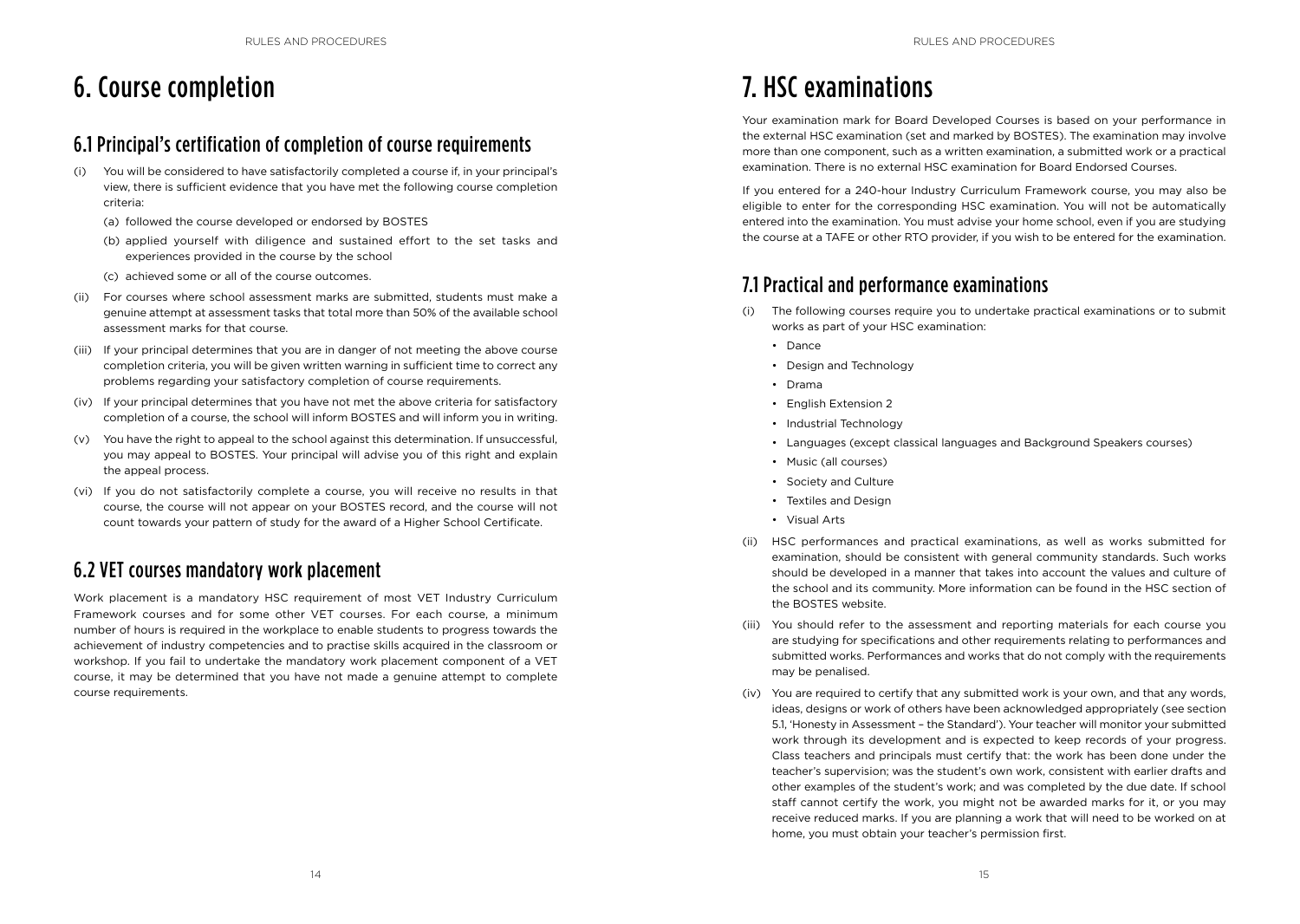(v) If you are repeating a course where a submitted work is required, you cannot submit any work entered and marked for the HSC in a previous year without the special permission of BOSTES.

If you developed a major work for a previous HSC examination but did not submit it, you may only submit it for your current course with the approval of your school.

- (vi) If you submit a work developed for one course, you may not use the same work either in full or in part for assessment in any other course.
- (vii) Where possible, you must keep copies of any submitted works.
- (viii) Submitted works in Visual Arts, Textiles and Design, and Drama will be returned after marking. While every care will be taken with them, BOSTES accepts no responsibility for loss or damage. It is your responsibility to arrange any insurance.
- (ix) Works in Music, Society and Culture (composition, musicology essays and PIPs) are to be submitted as PDFs and submitted to your teacher electronically.
- (x) Most English Extension 2 major projects/reflection statements are to be submitted as PDFs and handed in to your teacher electronically. Your teacher will advise if your project is to be submitted in hard copy.
- (xi) The Languages oral examinations and the practical examinations are held in Term 3. The dates will be sent to your school and will be available on *Students Online*.
- (xii) The Languages oral examinations and the performance examinations in Music, Dance and Drama may be held in different locations. This information will also be sent to your school and will be available on *Students Online*.

### 7.2 Disability provisions

- (i) If you have a disability that would, in a normal examination situation, prevent you from:
	- reading the examination questions and/or
	- communicating responses,

BOSTES may approve disability provisions.

- (ii) Applications for known conditions can be submitted from Term 3 in Year 11 and should be submitted as soon as possible. If you wish to apply for disability provisions, you should ask your principal, Year adviser or school counsellor.
- (iii) Emergency provisions can be arranged if you have an accident just before the examination and it impairs your ability to undertake the examination. You should immediately notify your principal or Year adviser in such a case.
- (iv) Your application should contain recent evidence of your disability and, in some cases, examples of your work. You may need to organise any testing required early in the year to ensure your application reaches BOSTES by the closing date.

If applications do not contain sufficient evidence, the decision may be delayed.

- (v) Disability provisions are not available:
	- as compensation for difficulties in undertaking a course and preparing for the examination
	- for lack of familiarity with the English language.

#### 7.3 Examination dates and times

- (i) BOSTES publishes the examination timetable on its website in Term 2 and you can access your personalised HSC timetable via your *Students Online* account. It is your responsibility to read your timetable carefully.
- (ii) If you miss an examination simply because you have misread the timetable, you must contact your principal immediately. Illness/misadventure applications on these grounds will not be accepted. You will receive an examination mark of zero. However, except in the case of courses for which there is no assessment mark, you may still be eligible to receive a result in the course.

#### 7.4 Examination attendance rules

- (i) On the day of the first English examination, you are advised to be at the examination location at least 30 minutes before the start of the examination. For all other papers, you are advised to be at the examination location at least 10 minutes before the start of each examination.
- (ii) If you arrive more than one hour after the commencement of the examination, you will be admitted to the examination room, but you will need to satisfy BOSTES that your responses should be accepted for marking.
- (iii) You must be prepared to attend examinations at your own expense at such times and centres as may be arranged by BOSTES.
- (iv) You must sit for your examinations at the centre you have been given, even if you have studied a course at a different location. However, if you are unable to get to your examination centre because of unusual circumstances such as a flood, you should contact your school, if possible. In some cases, the school may advise you to go to an alternative centre.
- (v) You can only sit for examinations in the courses in which you are entered. You are not permitted to change courses or add courses during the examinations.
- (vi) You must sit for all examinations in which you are entered, unless prevented by illness or misadventure. If you cannot attend an examination because of illness or misadventure, notify your school principal immediately.
- (vii) If illness or misadventure occurs before the examination and you are still able to attend, notify the presiding officer when entering the examination. If a problem occurs during an examination, you should notify the presiding officer at once.
- (viii) You must notify the presiding officer at every examination session in which you consider your performance may have been affected by illness or misadventure (see section 7.8, 'Illness/misadventure applications').
- (ix) If you are absent from an entire examination and lodge an illness/misadventure application that is declined by BOSTES, you will not receive a result in that course and that course will not appear on your BOSTES record. This could mean that you become ineligible for the award of the Higher School Certificate.
- (x) If you have entered for an Extension course (other than Mathematics Extension 2) and fail to sit for the examination in the related 2-unit course, you will not receive a result in either course unless an illness/misadventure application is submitted and upheld by BOSTES.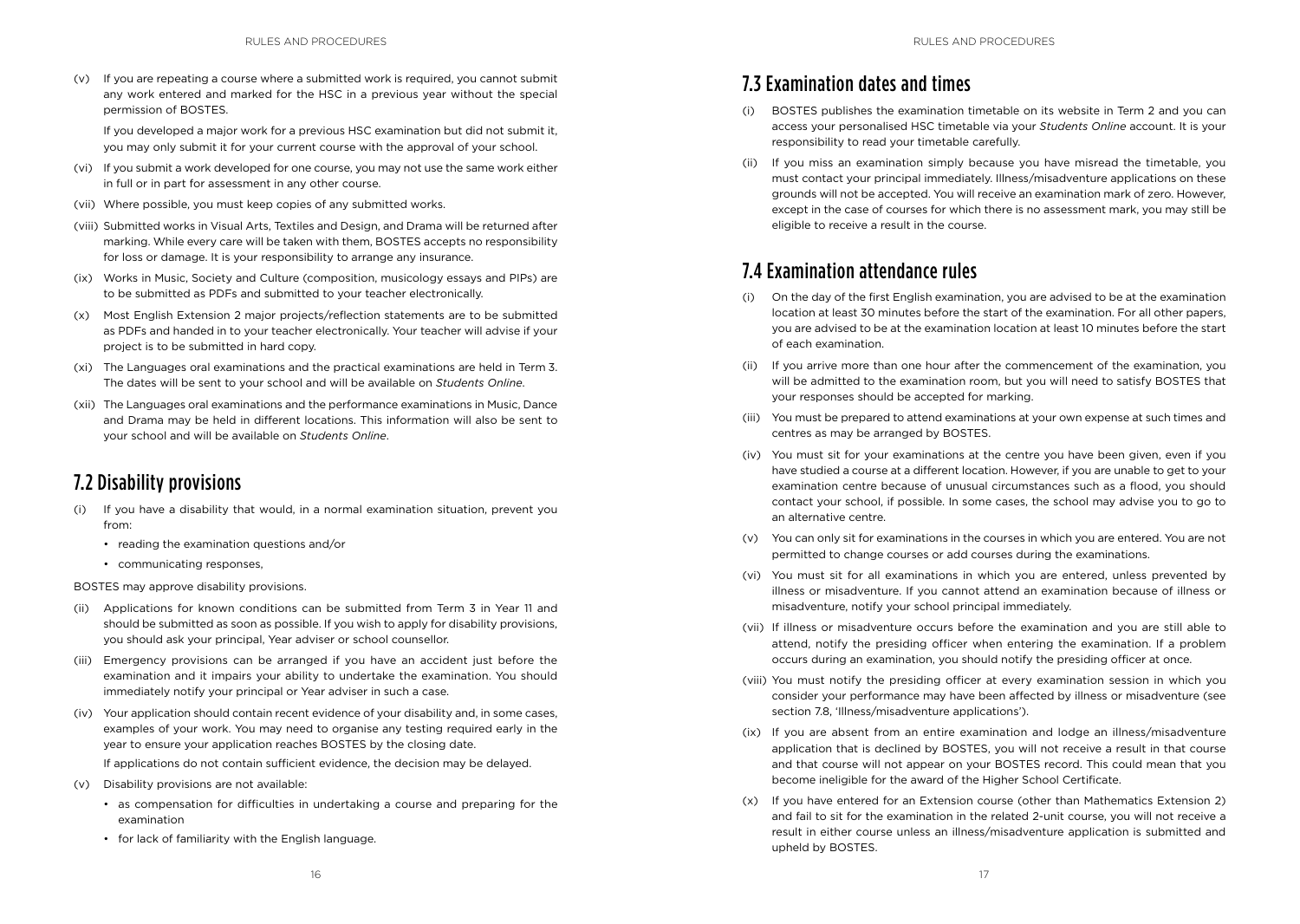(xi) If you are an English Extension 2 or Mathematics Extension 2 candidate and you fail to sit for the related Extension 1 examination, you will not receive a result in the Extension 2 course unless an illness/misadventure application is submitted and upheld by BOSTES.

#### 7.5 Equipment for the examinations

- (i) You may only take equipment listed below into the examination room:
	- black pens
	- pencils, erasers and a sharpener (use pencils where specifically directed)
	- a ruler marked in millimetres and centimetres
	- highlighter pens.

You may also bring a bottle of water in a clear bottle. You can wear your watch in to your examinations, but once you sit down you will have to take it off and place it in clear view on your desk. Programmable watches, including smartwatches, will not be allowed in the examination room.

- (ii) All equipment you bring may be subject to inspection on entry. You will be directed to place any unauthorised equipment or material in a designated area. Examination staff will not be responsible for these items.
- (iii) It is your responsibility to be aware of, and provide, the equipment you are allowed to bring for each examination. If you are allowed a scientific calculator, check that it is on the approved list (available on *Students Online*). Make sure any equipment, such as a calculator, is in good working order because an application under misadventure provisions for equipment failure will not be upheld.

You are not allowed to borrow equipment during examinations.

- (iv) You must NOT bring any of the following into the examination room:
	- a mobile phone or smartwatch
	- any electronic device (except a calculator where permitted). This includes communication devices, organisers, tablets (eg iPads, etc), music players or electronic dictionaries
	- paper or any printed or written material (including your examination timetable)
	- dictionaries, except where permitted in Languages examinations
	- correction fluid or correction tape.
- (v) You are expected to provide specific equipment (such as a calculator) for particular examinations. The list of equipment for specific HSC examinations is available on *Students Online*. Where equipment is listed for an examination, it means that there may be questions that require the use of this equipment. If an item is listed as optional, it means that there will not be questions for which the item is essential, but you may bring and use it if you wish.

### 7.6 Examination room procedures

- (i) You must sit at the desk showing your name and student number. The position of the desk may vary from session to session according to the accommodation and the requirements of the examination.
- (ii) It is your responsibility to make sure that the correct examination paper has been provided for the course you have entered. When asked to do so by the supervisor, you must also check your examination papers to make sure that there are no pages missing.
- (iii) Reading time for examination papers is as follows:
	- 10 minutes of reading time for Paper 1 of the examination in all 2-unit English courses
	- 10 minutes of reading time for all written modern Languages examinations for Beginners, Continuers, Heritage, Background Speakers and Extension courses
	- 5 minutes of reading time for all other written examinations.

During reading time, you must not write, use any equipment including highlighters, or annotate your examination paper in any way. For examinations in which dictionaries are permitted, you may consult, but not annotate, your dictionary during reading time.

- (iv) You must:
	- (a) read the instructions on the examination paper, as well as all questions, carefully. Presiding officers and supervisors are not permitted to interpret examination questions or instructions relating to questions
	- (b) write your examination centre number and student number on all writing booklets, question and answer booklets and answer sheets, unless that information is preprinted
	- (c) write clearly, preferably with black pen. Pencil may be used only where specifically directed
	- (d) make sure that you write your answers in the correct answer booklets. If you write an answer in the wrong booklet, tell the supervisor, and write a note on the front and back of both booklets stating that an answer has been written in the wrong booklet. Do not rewrite your answers, but ensure you label and hand in all parts of your answers
	- (e) stop writing immediately when told to do so by the supervisor
	- (f) arrange completed answers according to the supervisor's instructions and wait for the supervisor to collect them
	- (g) complete the Student Completion Record listing the number of examination booklets used during the examination. This must be checked and countersigned by the supervisor before you leave the examination desk.
- (v) You must NOT:
	- (a) begin writing until instructed to do so by the presiding officer or supervisor
	- (b) write your name or your school's name on writing booklets, answer booklets or sheets, or use any other names, symbols or marks that identify or distinguish you in any way from other students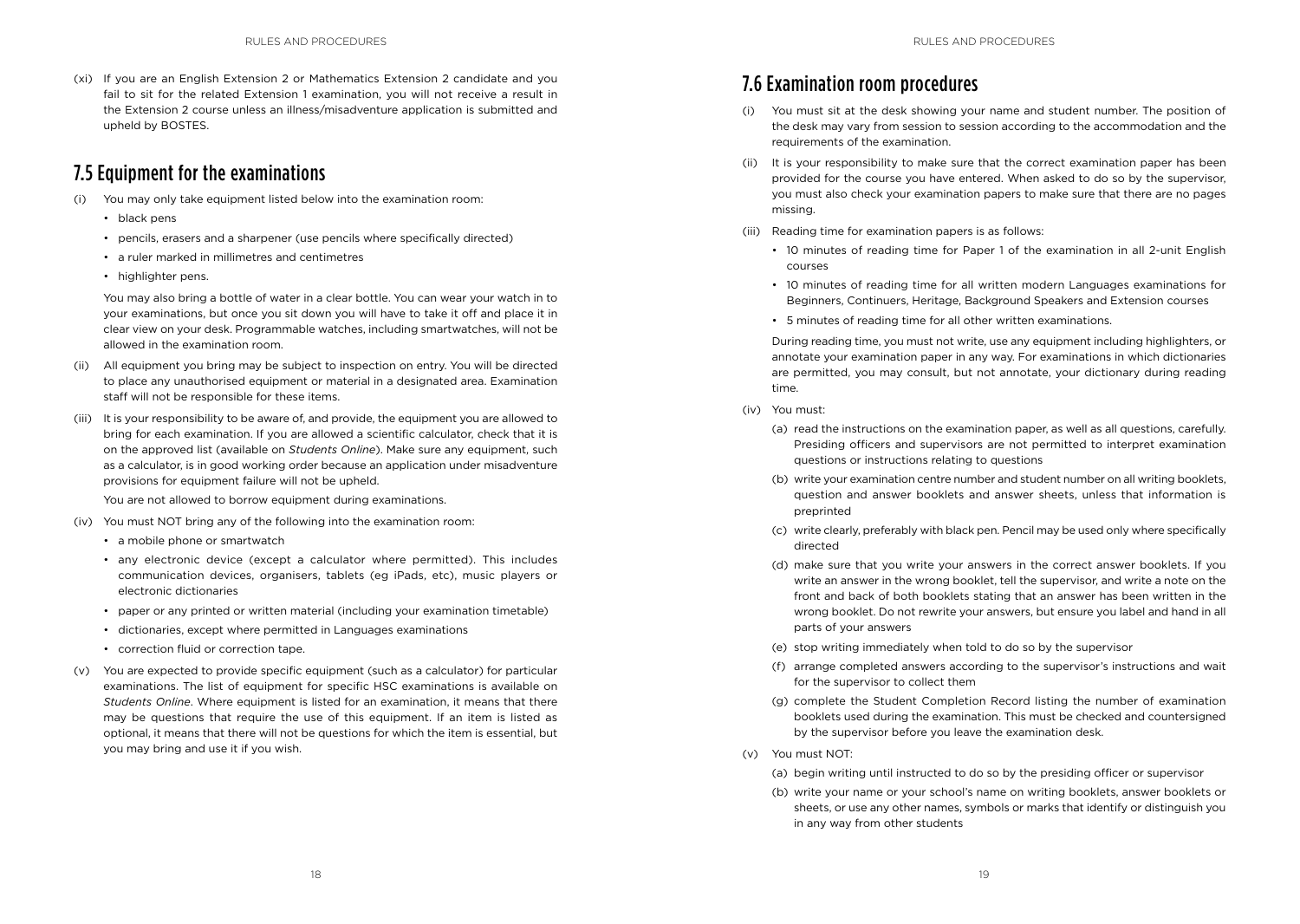- (c) leave the examination room during the examination, except in an emergency. If you have to leave and want to return and resume the examination, you must be supervised while you are absent from the examination room
- (d) leave (finish) the examination until one hour after the start of the examination. Note that some schools do not allow any student to leave the examination early
- (e) leave (finish) the examination during the last 15 minutes of the examination
- (f) remove an examination paper from the examination room. If you want to see an examination paper after the examination is over, you will need to speak to your teacher.

#### 7.7 Conduct during the examinations

- (i) You must follow the day-to-day rules of the school or institute where you sit for your examinations. Failure to observe these rules may result in zero marks for the examination, no result for the course, or non-award of a Higher School Certificate. Your principal has the discretion to require all students at your school to remain in the examination room until the end of each examination.
- The presiding officer and supervisors are in charge of students:
	- (a) when assembling before an examination
	- (b) during the examination
	- (c) after the examination until all students have left.
	- You must follow the supervisors' instructions at all times.
- (iii) You must behave in a polite and courteous manner towards the supervisors and other students.
- (iv) You must NOT:
	- (a) take a mobile phone or programmable watch or device, including smartwatches, into the examination room
	- (b) take any electronic device, including a digital media player or electronic tablet, into the examination room, unless approved by BOSTES
	- (c) speak to any person other than a supervisor during an examination
	- (d) behave in any way likely to disturb the work of any other student or upset the conduct of the examination
	- (e) attend an examination while under the influence of alcohol or illegal drugs
	- (f) take into the examination room, or refer to during the examination, any books or notes, this booklet, the examination timetable, any paper, or any equipment other than the equipment listed in the examination timetable
	- (g) eat in the examination room, except as approved by BOSTES, eg for diabetic students
	- (h) take any writing booklets, whether used or not, from the examination room.
- (v) If you do not follow these rules, or if you cheat in the examinations in any way, you may be asked to leave the examination room, and you will be reported to BOSTES. The penalty may be cancellation of the course concerned, or of all courses, and as a consequence you may be ineligible for a Higher School Certificate.

(vi) If you do not make a serious attempt at an examination, you will not receive a result in that course. Cancellation of a course will make you ineligible for the award of the Higher School Certificate if this reduces your completed courses to less than 10 units. Students are required to attempt a range of question types throughout the examination paper. Simply attempting multiple-choice questions is not sufficient for an attempt to be considered serious. Supervisors of marking will bring to the attention of BOSTES examination answers that contain frivolous or objectionable material.

Answers not written in English, except where required or permitted by the question paper, will have zero marks awarded.

(vii) Actions that may be illegal may be reported to the police.

### 7.8 Illness/misadventure applications

- (i) If illness or misadventure prevented you from attending an examination, or affected your performance in the examination, it is your right and responsibility to lodge an illness/misadventure application.
- (ii) Application forms and an *Information Guide for Students* are available from the presiding officer or your principal. These documents provide further details of application procedures. It is important that you follow the instructions provided.
- (iii) You must retain the acknowledgement slip from the illness/misadventure application form signed by the presiding officer or principal.
- (iv) The illness/misadventure application process is designed for cases where, because of illness or misadventure, your performance in an examination is not a good measure of your achievement. It does NOT cover:
	- difficulties in preparation or loss of preparation time
	- alleged deficiencies in teaching
	- loss of study time or facilities prior to the formal study vacation
	- misreading of the timetable
	- misreading of examination instructions
	- failure to enter for the examination in the correct course
	- long-term illness, such as glandular fever, asthma and epilepsy unless there is evidence of a sudden recurrence during the examination period
	- conditions for which you have been granted disability provisions, unless you experience further difficulties
	- courses that are undertaken as a self-tuition student
	- attendance at a sporting or cultural event.
- (v) It is important that you attend the examinations where possible, even in the case of illness/misadventure. BOSTES will not uphold an illness/misadventure application if the reason for your absence is not considered to be sufficiently serious. You should consult your principal before deciding not to attend an examination. Advice from a relevant independent expert, such as a doctor or a police officer, must also be provided with your application, indicating why you were unable to attend the examination.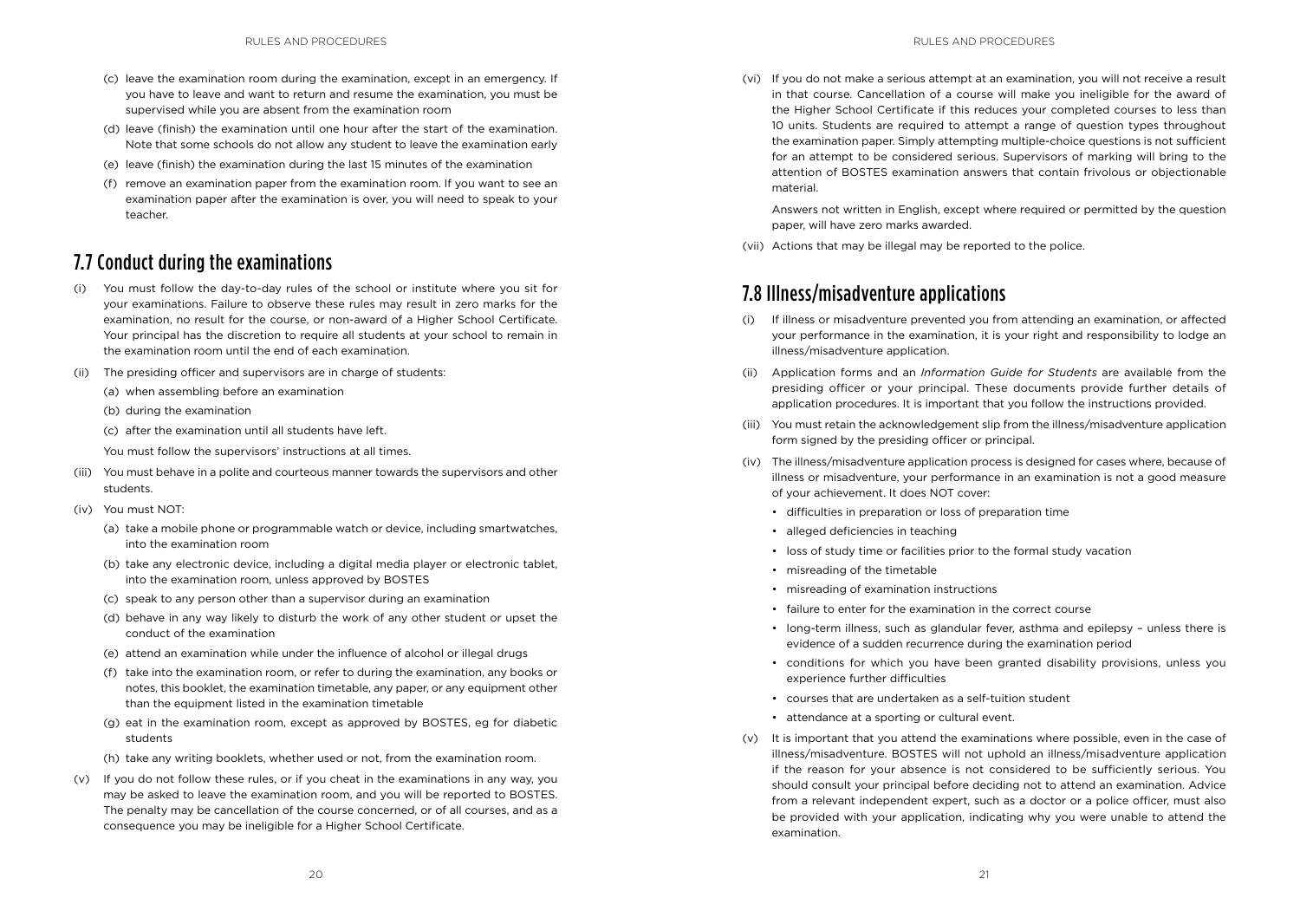- (vi) If your application is upheld, you will be awarded the higher of your examination mark and a mark derived from your assessment mark or unaffected components of your examination.
- (vii) You must lodge any illness/misadventure application for HSC written examinations with BOSTES shortly after the examination in question. Application for practical examinations, performances or submitted works must be lodged within one week of the date of the examination, performance or submission.
- (viii) Late applications will be considered only in exceptional circumstances. You will be notified of the results of your application on the same day as the release of your examination results.

## 8. HSC results

For Board Developed Courses with an external HSC examination, your achievement will be reported against standards that clearly describe the level of knowledge, skills and understanding you have reached.

### 8.1 Reporting of HSC results

In December, your HSC results will be available via the internet, email and SMS. If you are eligible for a Higher School Certificate, your HSC documentation will be available in January.

#### 8.1.1 Record of Achievement

If you satisfactorily complete all HSC requirements, you will be issued a Testamur and a Record of Achievement.

- (i) The first page of your Record of Achievement will list all HSC courses you have satisfactorily completed and your results (assessment, examination and HSC marks). Your examination mark and assessment mark will be averaged to give an HSC mark.
	- (a) For courses without an assessment mark, the HSC mark is equal to the examination mark. For 2-unit courses, the mark will be on a scale from 0 to 100. All students who reach the minimum standard expected in a course are awarded at least 50.
	- (b) For Board Endorsed Courses other than VET courses, the result reported on the HSC Record of Achievement is the assessment mark submitted by the school and/or other provider. These marks are not moderated and cannot be compared with marks awarded for similar courses at other schools.
	- (c) For all VET courses (both Board Developed and Board Endorsed Courses), the course name and unit value will appear on your HSC Record of Achievement. The only VET courses for which you will receive an HSC mark are the VET examinations related to the Industry Curriculum Framework courses. In these courses, your result will be reported as an examination mark and an HSC mark.
	- (d) If you have satisfactorily completed a Life Skills course, the course and unit value will be listed on your HSC Record of Achievement.
- (ii) The Year 11 courses you have satisfactorily completed and your results will be listed on page 2 of your Record of Achievement.
- (iii) The Year 10 courses you have satisfactorily completed and your results will be listed on page 3 of your Record of Achievement.

#### 8.1.2 Course Report

A Course Report will be available online for each Board Developed HSC course. It will show the performance bands, with a description of what a typical student knows and can do at each level of achievement and a graph of the mark distribution for the course.

(i) AQF VET Certificate or Statement of Attainment

If you have achieved units of competency in a VET course, you will also receive an AQF VET Certificate and accompanying transcript of competencies achieved, or a Statement of Attainment.

(ii) Profile of Student Achievement

If you have completed requirements for one or more Board Developed Life Skills courses, you will also receive a Profile of Student Achievement listing the outcomes achieved in each Life Skills course.

#### 8.1.3 Record of School Achievement (RoSA)

If you are not eligible for a Higher School Certificate, and you are leaving school, you will receive a Record of School Achievement (RoSA), if eligible. The results for all Year 10, 11 and 12 courses you have satisfactorily completed will be listed on your RoSA. If you are not eligible for a RoSA, your results will be issued on a Transcript of Study.

#### 8.2 University admission

The Australian Tertiary Admission Rank (ATAR) is calculated for the Universities Admissions Centre (UAC). Students wishing to have an ATAR calculated must ensure that this is recorded on their HSC Confirmation of Entry. BOSTES passes this information to UAC.

For further information, visit the UAC website at uac.edu.au or call 1300 275 822.